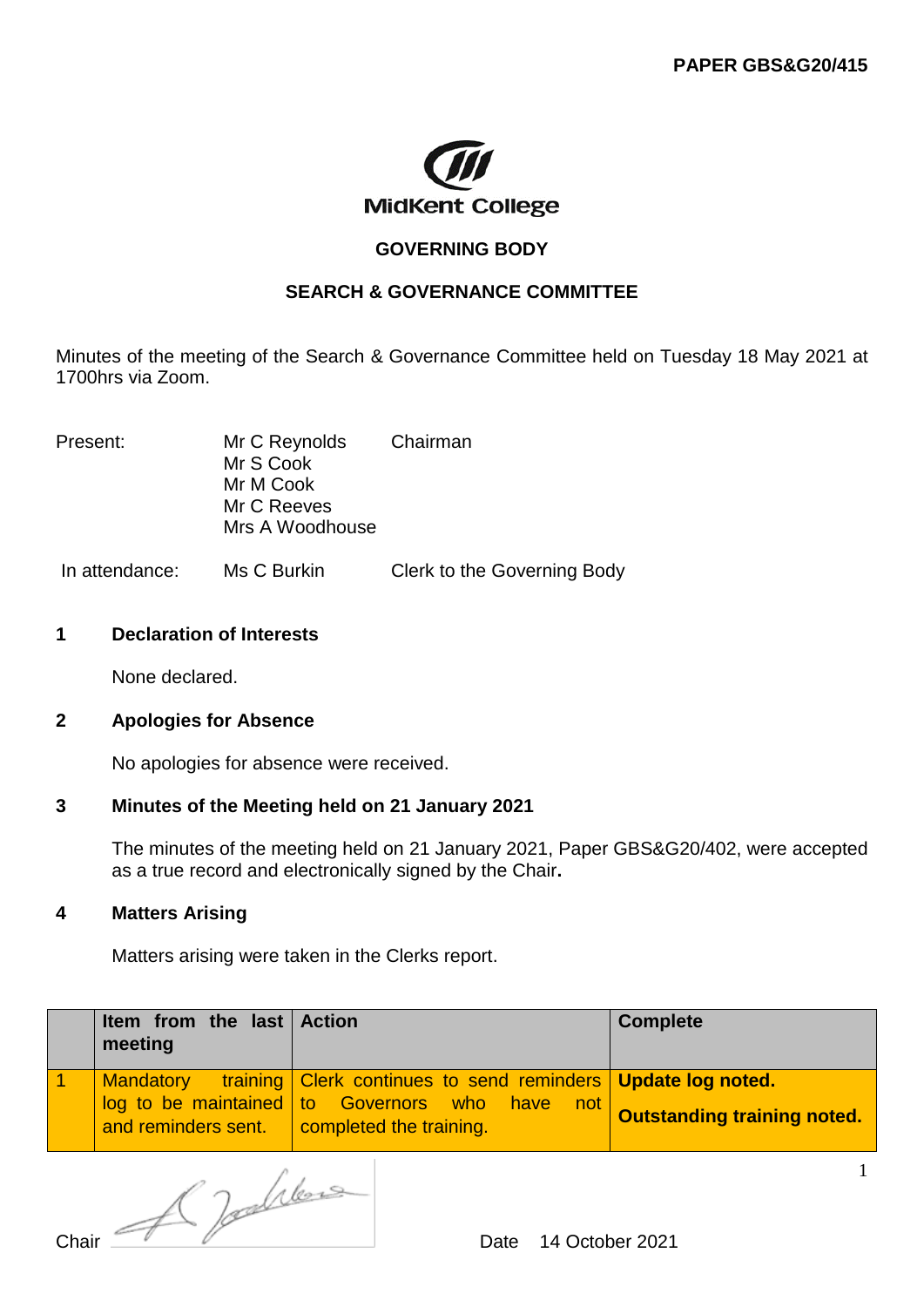# **PAPER GBS&G20/415**

| $\overline{2}$ | <b>Annual Update</b>            | Equal Opportunities form - Advice<br>from<br>sought<br>the<br>College's<br>Information Security Team and HR.                      | <b>Completed</b><br>and<br><b>Annual</b><br>update at item 7.7 |
|----------------|---------------------------------|-----------------------------------------------------------------------------------------------------------------------------------|----------------------------------------------------------------|
| 3              | Recruitment                     | Members agreed to re-visit the<br>Board membership at the next<br>meeting.                                                        | <b>Complete</b>                                                |
| $\overline{4}$ | <b>Skills Audit form</b>        | They agree the Skills Audit form,<br>paper GBS&G20/386 needs to be<br>reviewed in line with the required<br>skills, to be agreed. | <b>Complete</b>                                                |
| 5              | Committee<br>F&GP<br>membership | Co-opted members:<br>N Davies - May 2021 (poss ask to<br>stay longer - F&GO Chair to decide)<br>N Swain - July 2021               | <b>Complete</b>                                                |
| 6              | <b>QTL Committee</b>            | <b>Claire Richardson</b><br><b>David Gagie</b><br><b>Christine Locke</b>                                                          | <b>Agreed at GB March 2021</b>                                 |
| $\overline{7}$ | M Blanning                      | End of third term - 18 December<br>2021<br>Chair GB to speak to re end date                                                       | <b>Complete</b>                                                |
| 8              | <b>S&amp;G Committee</b>        | C Reeves invited to join Committee                                                                                                | <b>Agreed</b>                                                  |
|                |                                 | <b>Review C Locke for Committee</b>                                                                                               | <b>Complete</b>                                                |
| $\overline{9}$ | Remuneration<br>Committee       | S&G to recommend A Woodhouse<br>to join in 2021/22.                                                                               | <b>Agreed at GB March 2021</b>                                 |
|                |                                 | BF - Succession for Chair of Rem<br>Com                                                                                           | <b>TBC</b>                                                     |
| 10             | Deputy Chairs on all            | S&G to review the option of deputy                                                                                                | <b>Partially complete</b>                                      |
|                | <b>Committees</b>               | <b>Chairs on all Committees:</b>                                                                                                  |                                                                |
|                |                                 | $QTL - M$ Woolston $-$ agreed                                                                                                     |                                                                |
|                |                                 | <b>F&amp;GP - D Gagie</b>                                                                                                         |                                                                |
|                |                                 | S&G - A Woodhouse                                                                                                                 |                                                                |
|                |                                 | R&A-TBC                                                                                                                           |                                                                |

Chair  $\mathcal{A}$  dens Date 14 October 2021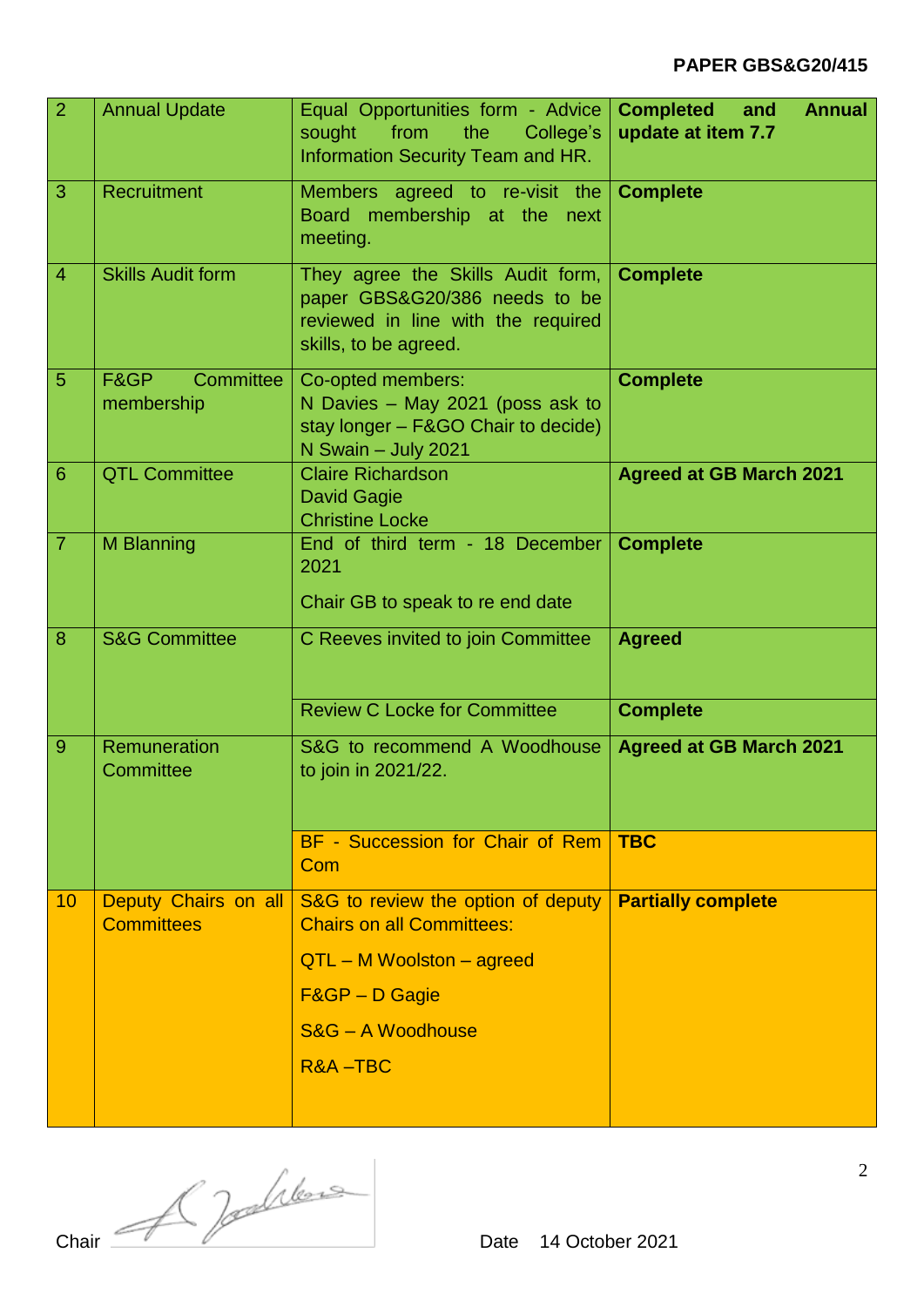# **PAPER GBS&G20/415**

| 11 | <b>Link Governors</b>                                      | <b>Link</b><br><b>New</b><br>Governors<br>be<br>to<br>contacted and advised.                                                       | <b>Complete</b>               |
|----|------------------------------------------------------------|------------------------------------------------------------------------------------------------------------------------------------|-------------------------------|
| 12 | <b>Mentoring Guidance</b>                                  | Agreed                                                                                                                             | <b>Complete</b>               |
| 13 | $\mathcal{C}$<br><b>Reeves</b><br>second<br>term of office | Recommend to GB 24/3/21                                                                                                            | <b>Agreed</b>                 |
| 14 | <b>S&amp;G</b><br>of .<br>terms<br>reference               | Recommended to GB 24/3/21                                                                                                          | <b>Agreed</b>                 |
| 15 | Governor<br><b>Development</b>                             | AW/CB to work up the model with C<br><b>Hare</b>                                                                                   | <b>Proposal to be amended</b> |
| 16 | <b>Chair evaluation</b>                                    | Consideration at the May S&G                                                                                                       | <b>Complete</b>               |
| 17 | <b>Governance MKCTS</b>                                    | <b>MKCTS</b> to present their Commercial<br>Strategy to the Governing Body at<br>the March meeting and Budget in<br>July annually. | <b>Complete</b>               |
| 18 | <b>Virtual meeting</b><br>recommendations                  | Annex is added to Standing Orders<br>re virtual meetings. It was agreed<br>this would be drafted                                   | <b>Agreed</b>                 |

#### **5 Clerk's Update**

Members discussed Paper GBS&G20/403 and supporting papers.

#### **6 Search Items**

6.1 Members noted the upcoming vacancies. They noted the Student Governor elections will take place before the end of term. S Cook informed members that the current Student Governor, J White is going to be contracted for 12 months to work on projects including leading on the development of the FE environmental roadmap strategy and mentoring his successor. The Committee **recommended** that Jordan White be co-opted on the Governing Body during this period.

## **Action: Chair recommend to GB**

Members were encouraged by having three strong nominations for the Staff Governor vacancy. Elections are taking place with a deadline of 25 May 2021 after which the new Staff Governor will be eligible to join the Governing Body for the 9 June 2021 meeting.

Members decided that there is no urgency to recruit further external Governors at the present time, allowing the current Board members to settle as the College and governance returns to a more normal state. However, they were not averse to considering applications if current members put forward any recommendations from their own networks. This will be revisited at the next meeting.

## **Action: Next meeting**

Chair 2021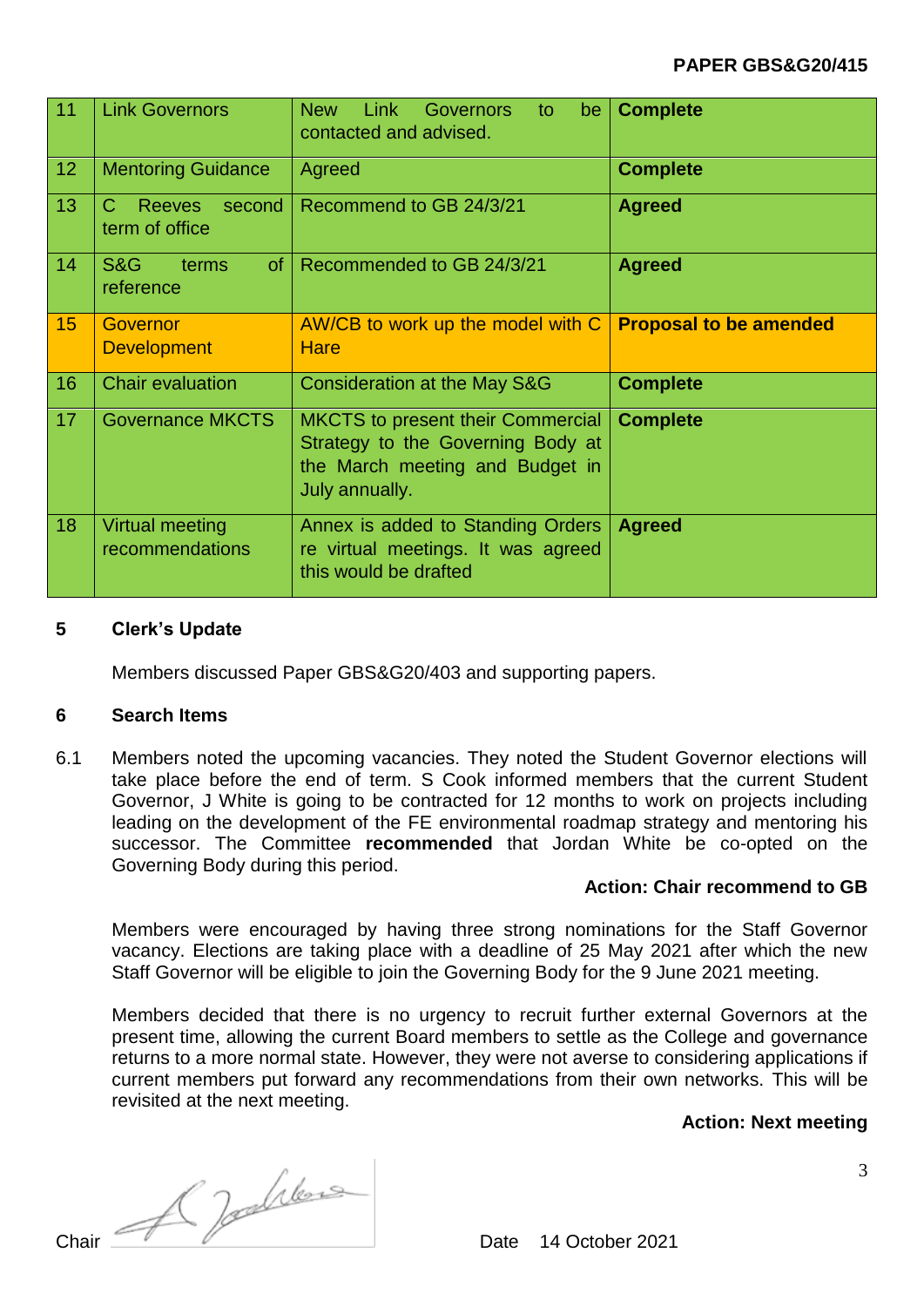#### **PAPER GBS&G20/415**

6.2 Skills Audit GBS&G20/404 – members reviewed the skills audit form and agreed it was a comprehensive format. They agreed there were no skills gaps but felt the log should be refreshed. The form will be recirculated to all Governors for update.

## **Action: Clerk**

Members discussed the succession planning for Vice Chair – The current Vice Chair, Michael Blanning will leave the Board in December 2021. It was confirmed that the Governing Body must have a Vice Chair to support the Chair and the nomination process is set out in the Standing Orders. It was agreed that this should be a Governor who will complement the current Chair and offer a balance of skills and outlook. Members discussed possible candidates and agreed to speak to various members with a view to nominations and possible election in the new term.

## **Action: C Reynolds/A Woodhouse**

Remuneration Committee Chair – it was felt that once the succession to Vice Chair was finalised they would consider further the succession to Chair to the Remuneration Committee.

6.3 Committee Deputies – it was agreed that there would be a discussion with the Chair of F&GP but subject to that, the following Governors would be approached to become Deputies in the following Committees:

F&GP – David Gagie S&G – Chris Reynolds when he steps down from Chair R&A – Chris Reeves or Claire Richardson

# **Action: C Reynolds**

6.4 Link Governor – members noted the current Links and the following new Links agreed:

Data Information – Angela Woodhouse ICT – Ade Orhiere

Members agreed that if Governors came forward and expressed an interest in linking with a particular area, it would be considered, but that there was not a need for link Governors for every single area of the College.

Members noted there is a vacancy for a Governor with special responsibility for EDI but noted the College EDI Group has been established and has engaged the expertise of Christine Locke.

6.5 New Governor Update – Members agreed that the new Governors are engaging well in the Board during an unusual time and looked forward to meeting them face to face.

C Reeves informed members that following the last S&G Committee, he contacted C Locke to establish any difficulties. She subsequently requested to take a sabbatical for 12 months with the aim to re-engage in 2022. She agreed to remain engaged with the EDI College Group. Members agreed to this requested.

# **Action: Clerk/Chair 2022**

Chair Chair Date 14 October 2021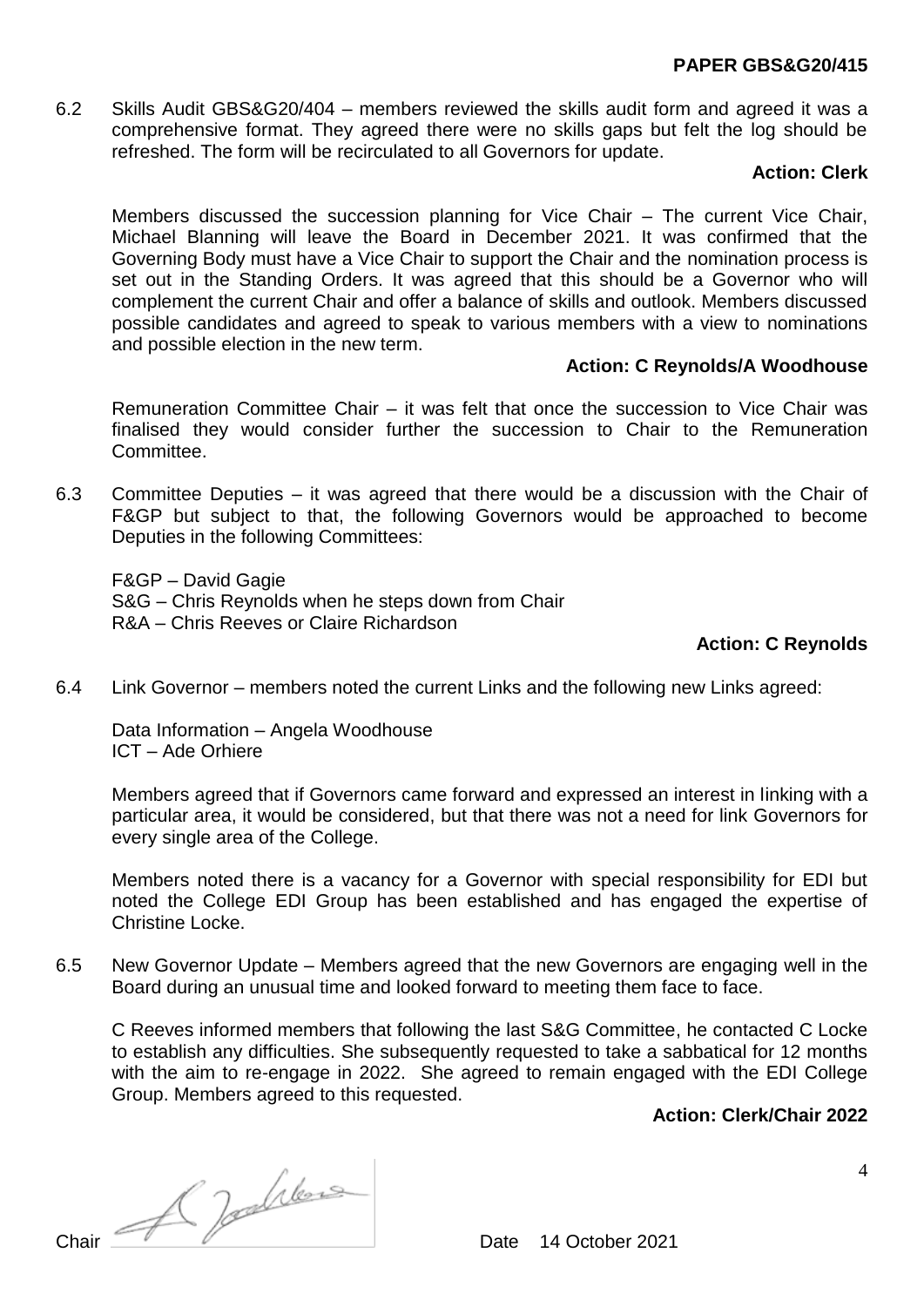Members discussed lessons to be learned and agreed to consider both better information to candidates about the demands of being a Governor and also a 'cooling off' period. M Cook will discuss with Chairs of other Colleges what they do.

## **Action: M Cook**

#### **7 Governance Items**

7.1 AOC Code of Good Governance for English Colleges (GBS&G20/405) – members were informed that a revised Code had been put out for consultation and will soon be reissued. They noted that previously the Board only complied with the 'must" conditions in the Code but agreed that to improve governance further there was a strong case in principle to comply with "should" conditions as well. It was agreed that once the revised version is finalised. the Clerk will conduct a review and report back to the Committee with the gaps between current practice and complying with the Code on this basis.

#### **Action: Clerk**

7.2 Governor Development Plan Proposal - Paper GBS&G20/406 – the Clerk and A Woodhouse explained the proposal which incorporated all the core modules of the ETF training for Governors. Members discussed the proposal and agreed the principle but asked that there is a provision to be able to cross reference other FE specific training undertaken and that established Committee members focus on the relevant Committee training modules. It was agreed that this will be refined.

#### **Action: Clerk/A Woodhouse**

It was agreed that all Governors must be updated annually on their duties of Safeguarding, EDI, GDPR and Keeping Children Safe in Education. These will be conducted by bespoke face to face training for Governors before a Governing Body meetings and presented by College staff with the relevant expertise. This bespoke training needs to be arranged.

#### **Action: Clerk/A Woodhouse**

7.3 Chair evaluation/appraisal – C Reynolds informed members that he had reached out to all Governors for feedback regarding the new Governing Body Chair. He reported that no concerns were raised.

Members held a full discussion regarding the option of seeking permission to remunerate the Chair, taking into account previous action taken regarding this option. It was agreed that establishing the principle of remuneration for the Chair should be pursued to recognise the increase responsibility of the role and number of hours required to conduct the role effectively.

Members agreed that specialists should be sought to advise the Board and compete the application to the Charity Commission. Members considered the amount of remuneration should be about £20k – 25k per year. It was felt that a joint meeting of the S&G Committee and Remuneration Committee should be held (without M Cook present) to agree a final figure

**Action: Clerk**

Chair Chair Date 14 October 2021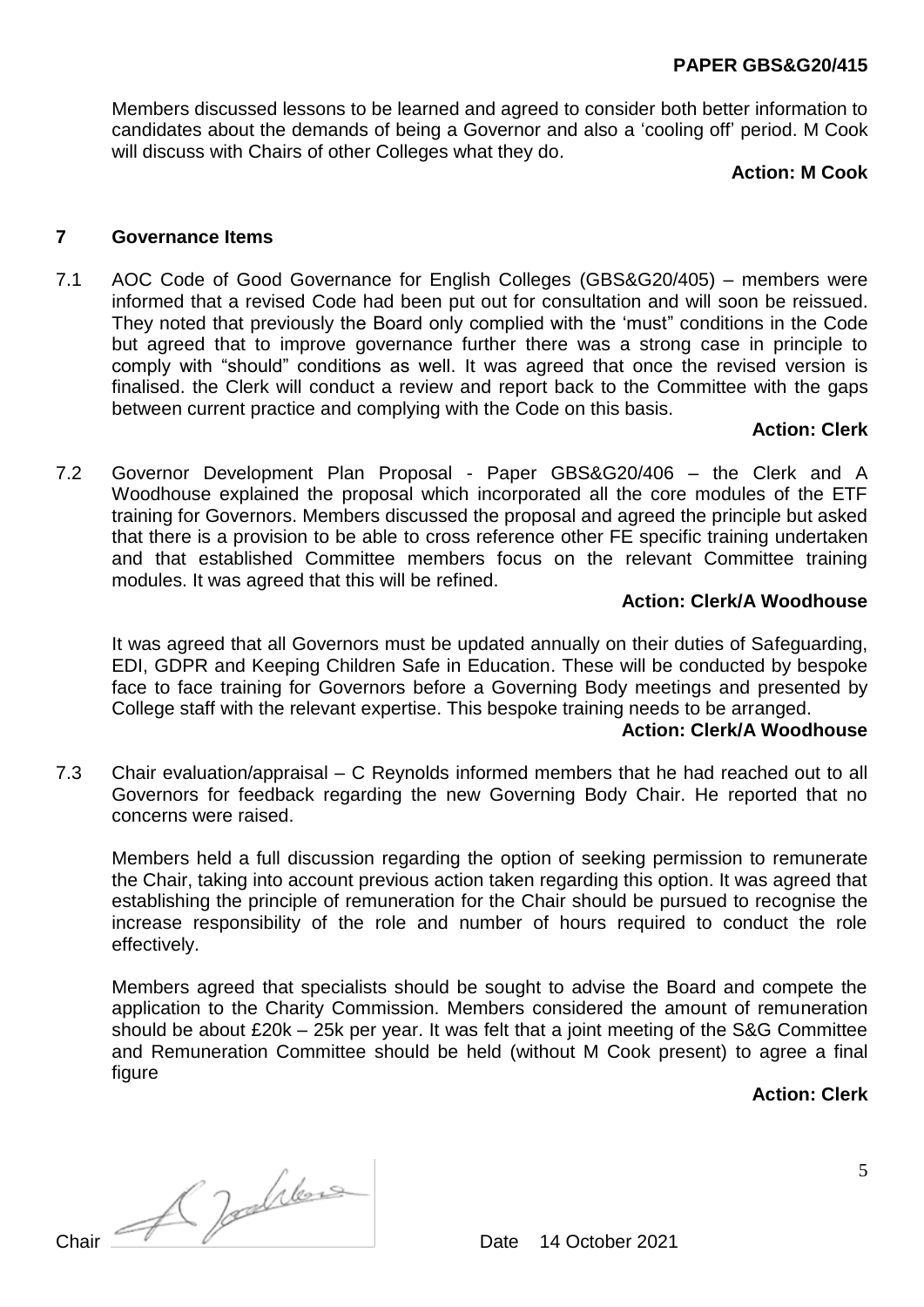It was agreed that a specialist would be identified and appointed after which C Reynolds and A Woodhouse would engage with them to gain advice regarding the process.

# **Action: C Reynolds/A Woodhouse**

- 7.4 Skills for jobs white paper GBS&G20/407 & 407a members noted the expectations and requirements set out in this document and agreed the following:
	- Annual Board Assessment GSAR process to continue as normal with reference to any additional requirements of the white paper as they are confirmed.
	- External Governance Review members agreed to conduct a review after the Board had settled back to physical meetings allowing the new Governors to get established. This will be further considered by the Committee January 2022.

## **Action: S&G Committee Jan 2022**

Members noted that further actions may be required as the Skills for Job paper is finalised. They noted the additional requirements in the Annual accounts and the need to continue to review practice to ensure good governance.

Members noted the Governor Training log paper GBS&G20/408 and the Mandatory Training log paper GBS&G20/408a.

7.5 Virtual Meetings – members noted that if virtual meetings were to continue post-Covid, protocols should be in place. They agreed the proposed annex to the Standing Orders paper S&G20/409 with additional wording to clarify that virtual meetings will be utilised as required. This annex will be **recommend** to the Governing Body.

## **Action: Clerk/C Reynolds**

- 7.6 Governors Expenses members noted that from September 2021 there will be separate budget of £25K for the Governing Body. This will be managed by the Clerk and monitored annually by the S&G Committee.
- 7.7 EDI Annual Update paper GBS&G20/410– members noted the data and agreed the characteristics collected on the form should reflect those collected from College staff. Therefore, the following will be added to the form:
	- Nationality
	- Sexual orientation
	- Marital Status
	- Change of gender

It was agreed the form will be updated and circulated to all members for annual completion. **Action: Clerk**

The proposed changes to the Governor Job description, paper GBS&G20/411, will be taken out of Committee due to time constraints.

# **Action: Clerk/C Reynolds**

Chair Chair Date 14 October 2021